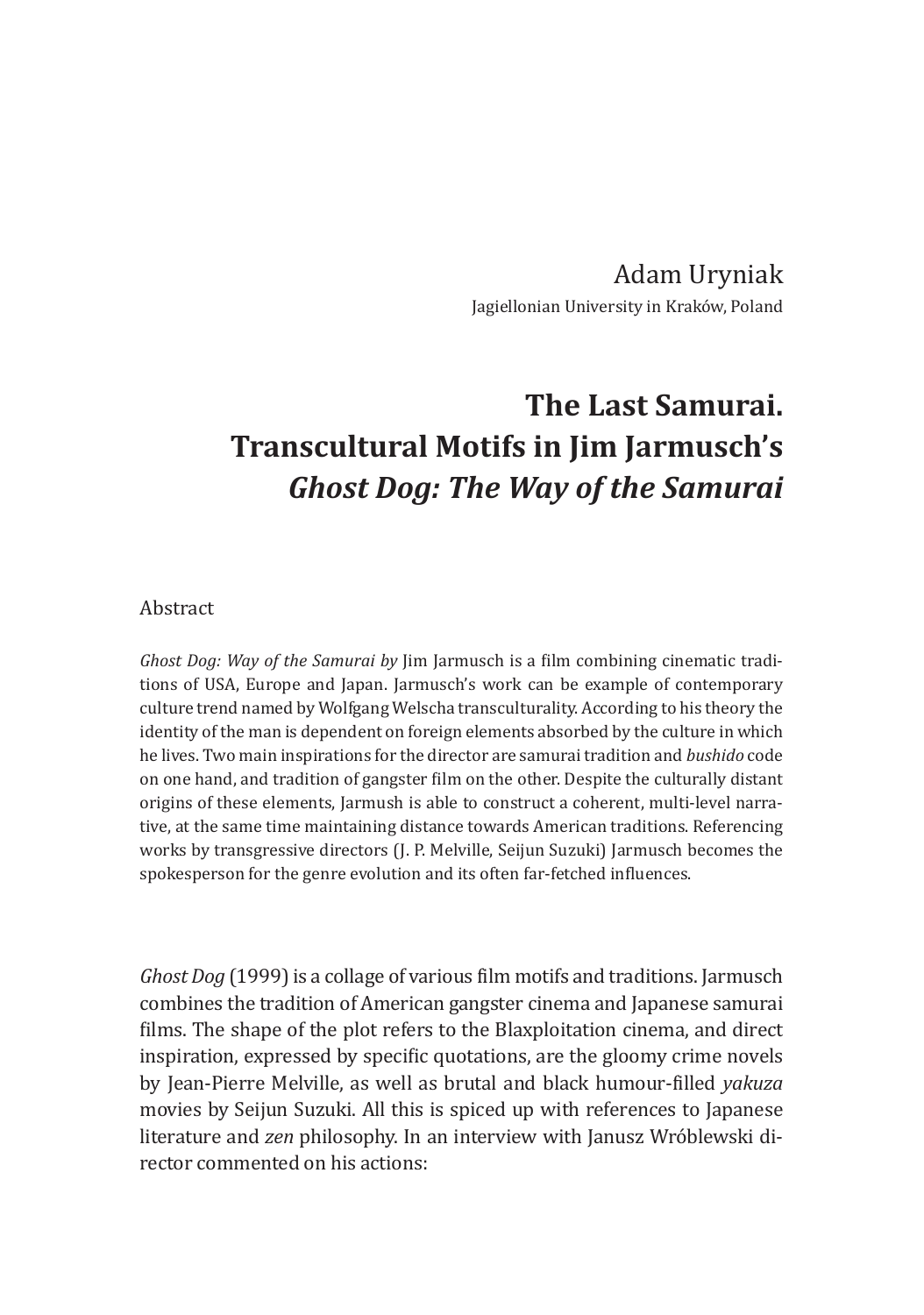I mix styles up in order to get distance. Not in order to ridicule the hero. And why does the gangster style dominate? I will answer indirectly... I like music a lot. Especially bebop and hip hop. There is space for a quotation in it, for a jump, which for the uninitiated sounds like grinding. Music similarly like my films resembles a code, which a sensitive recipient is able to put together ("Don Kichot z Nowego Jorku" 2000: 51).

At a first glance Jarmusch's work is a postmodern play with conventions of cinema. Director of *Ghost Dog*, not unlike a few years later Quentin Tarantino in *Kill Bill* (2003), takes inspiration liberally from Japanese cinema. However, in contrast to his fellow filmmaker, he is not satisfied with only brutal and exotic entourage. Jarmusch discreetly hides certain cultural tracks which point the spectator to a whole range of concealed meanings and associations.

It is possible to make this reconstruction in many dimensions, both in the appeal to the old cinema, and to aspects of American culture or multiculturalism. Thanks to such a game with the spectator/reader, the text-film requires complementing […], and encourages co-forming the identity of the protagonist (Hańderek 2013: 69).

Jarmusch's work fits into the course of contemporary culture named by Wolfgang Welsch transculturality. According to his theory the identity of man is dependent on foreign elements absorbed by the culture which he lives in.

Cultures today are extremely interconnected and entangled with each other. Lifestyles no longer end at the borders of national cultures, but go beyond these, are found in the same way in other cultures (Welsch 1999).

This way elements until recently regarded as exotic become an integral part of lives of a contemporary man.

According to Welsch the concept of transculturality is spreading not only on the level of macro-culture, but also on an individual level. People become cultural hybrids formed not only by their own homeland, but also other countries. "It belongs among the mustiest assumptions that an individual's cultural formation must be determined by his nationality or national status" (Welsch 1999). In the light of these views *Ghost Dog* appears as an audio-visual illustration of Welsch's concepts.

The protagonist of Jarmusch's film is an Afro-American hitman living according to principles of *bushido* and considering himself as a contemporary *samurai*. The ethos of Japanese knights turned out to be unusually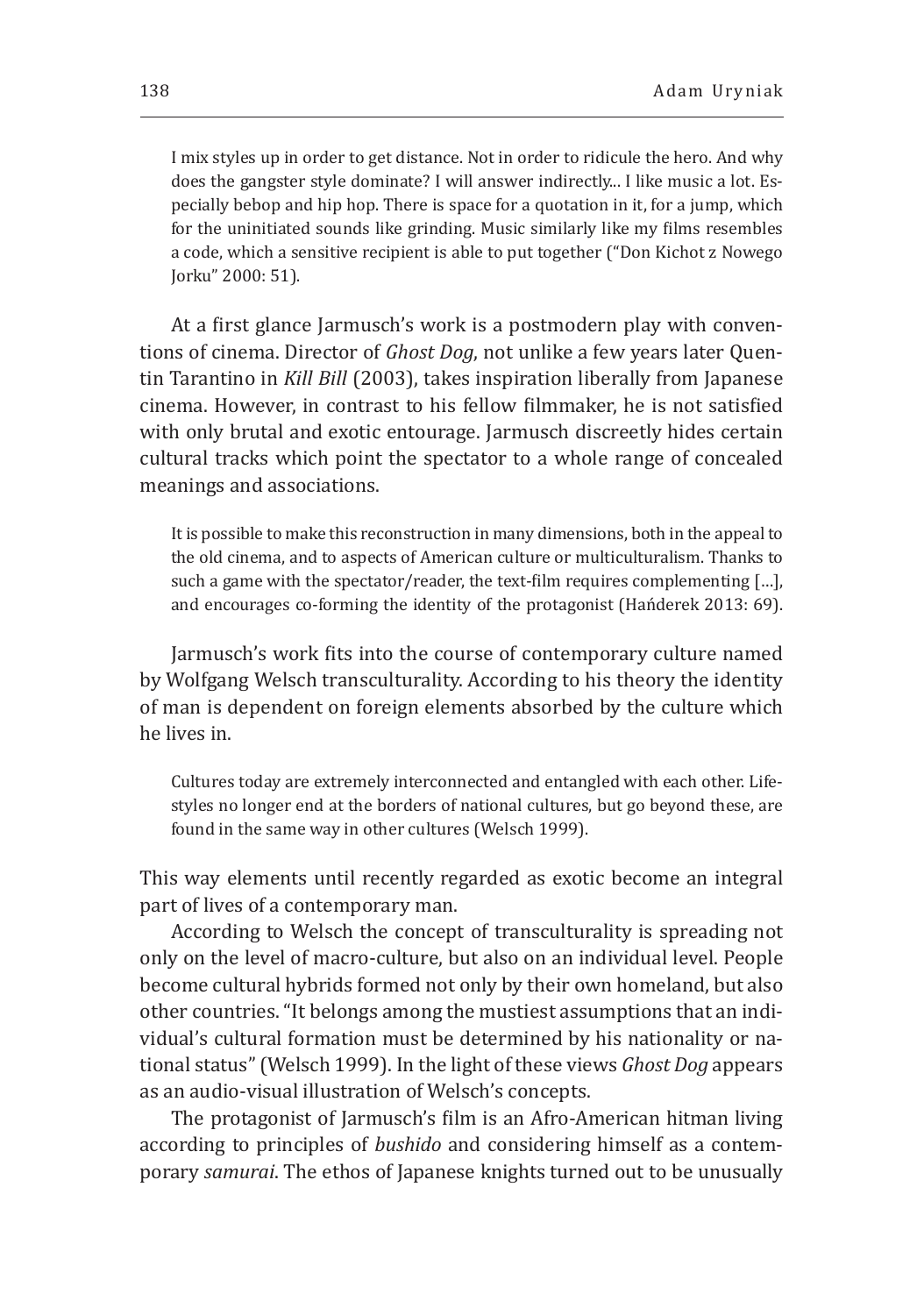attractive for the Western culture, becoming a symbol of the Land of the Rising Sun quickly. A sudden increase in the popularity of the Japanese cinema in the 1950s made film stories about masters of sword (*jidaigeki*) widely known and appreciated. In the USA resemblance of this genre to western was quickly noticed which resulted in a few Hollywood remakes of popular Japanese films: *The Magnificent Seven* (1960) by John Sturges (based on *Seven Samurai* – *Shichinin no Samurai* by Akira Kurosawa, 1954) or The Outrage (1964) by Martin Ritta (based on *Rashomon* by A. Kurosawa, 1950). In later years Americans started exploiting samurai attributes as a way to enhance "B" class action films. One can quote such titles like *The Hunted* (1995) by J. F. Lawton and *Blind Fury* (1989) by Philip Noyce. Using samurai or *yakuza* in the plot served as a pretext for introducing the striking and brutal exoticism making clichéd story plots more attractive. More seriously the subject was treated by the creators of *The Last Samurai* (2003, dir. Edward Zwick). They attempted to introduce the Japanese warrior ethos to the Western spectator, but in spite of this the film remained mainly an epic show.

In Japan samurai films (*ken-geki* – drama with swords) were being produced from the very beginning of existence of film industry in this country. They were produced in companies based in Kyoto. These films were modeled on numerous *kabuki* theatre plays devoted to samurai. The action took place in feudal days, most often in the Tokugawa era (1601–1868). The protagonist was usually a hurt and declassed samurai who avenged his injustice, but has always been faithful to the code of honour – *bushido* (literally translated as "road of the warrior"). The first great director of samurai films was Sadao Yamanaka, author of *Sazen Tange and the Pot Worth a Million Ryo* (*Hyakuman ryo no tsube*, 1935) and *Humanity and Paper Balloons* (*Ninjo kami fusen*, 1937). The films became models for later samurai cinema, both for adventure, as well as drama genre (Kletowski 2005: 133).

After the World War II production of historical films was banned by occupation authorities since they could be associated with feudal-militaristic spirit. After occupation ended in 1950s, historical cinema enjoyed a period of great popularity. It was characterised by confronting the beautifying image of bygone eras, undermining social and moral norms, displaying a variety of psychological traits of protagonists. Among others, directors like Akira Kurosawa (*Seven Samurai*), Kenji Mizoguchi (*Legend of the Taira Clan* - *Shin heike monogatari*, 1955) or Masaki Kobayashi (*Rebellion –* Jôi-uch*i: Hairyô tsuma shimatsu*, 1967) won the worldwide fame of masters of samurai cinema.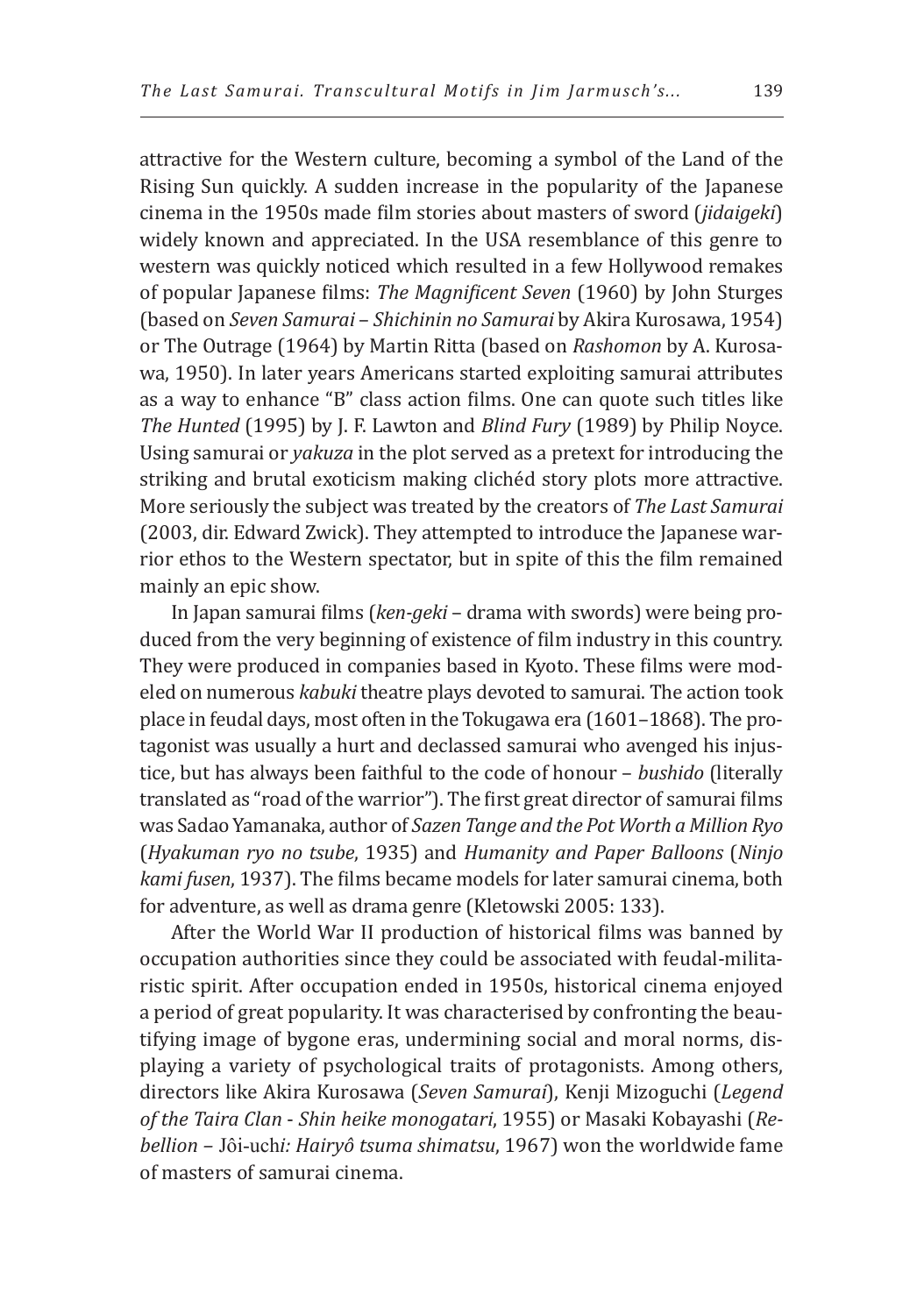In 1960s and 1970s the genre plunged into a gradual process of commercialisation. Samurai became heroes of brutal B-class films. On the threshold of 1990s it seemed that artistic samurai cinema had died once and for all. Two great historical frescoes by Akira Kurosawa were supposed to be epigones of the genre: *The Double* (*Kagemusha*, 1980) and *Ran* (1985).

Unexpectedly, at the turning point of the 21st century a few films confirmed the return of the samurai genre. Such films like Takeshi Kitano's *Zatoichi* (2003), Yoji Yamada's *Twilight Samurai* (*Tasogare Seibei*, 2002) or Yorijo Takita's *When the Last Sword is Drawn* (*Mibu gishi den*, 2003) constituted a contemporary version of *ken-geki* which allowed more space for a wide social panorama of late feudalism Japan (Bobrowski 2012: 140).

It might seem that mixing a samurai genre with a story about a black killer fighting against Italian mob would result in a rather peculiar B-class work. However, the use of Japanese warrior tradition in *Ghost Dog* is a carefully thought over process. The sequences in the film start with quotations from *Hagakure. Book of samurai*. The book, written in 1710 by Tashiro Tsuramoto, is a set of reflections of a hermit called Yamamoto Joho (1659–1719). He used to be a clan member of Nabeshima Mitsushige. After his master's death he lived in a remote place and spent the rest of his life codifying the rules of conduct of warriors.

Ghost Dog treats this book as a source of principles, according to which he lives. Quotations are present in the body of the film from the very first to the last scene, commenting and complementing the scenes. Criminals following a specific moral code are not something new to cinema. Jarmusch merely replaced the vendetta law or "honour of the thief" with *bushido* code. Living in global world the protagonist of the film simply chooses one of the available models of behaviour.

The story about an Afro-American who lives according to the code of samurai, faithfully reconstructing the model described in the book and accepting mentality of the "East" more and more firmly, becomes an excellent illustration of mutual influences and tangle of cultures. The character introduced by Jarmusch, based on a book *Road of the Samurai*, chooses his cultural patterns by himself, drawing from the possibilities given by the contemporary open form of multiculturality (Hańderek 2013: 59).

But the samurai code is not only an exotic plot element and the thorough psychological construction of the protagonist only proves it. Ghost Dog turns out to be a perfect samurai. This not only includes his ability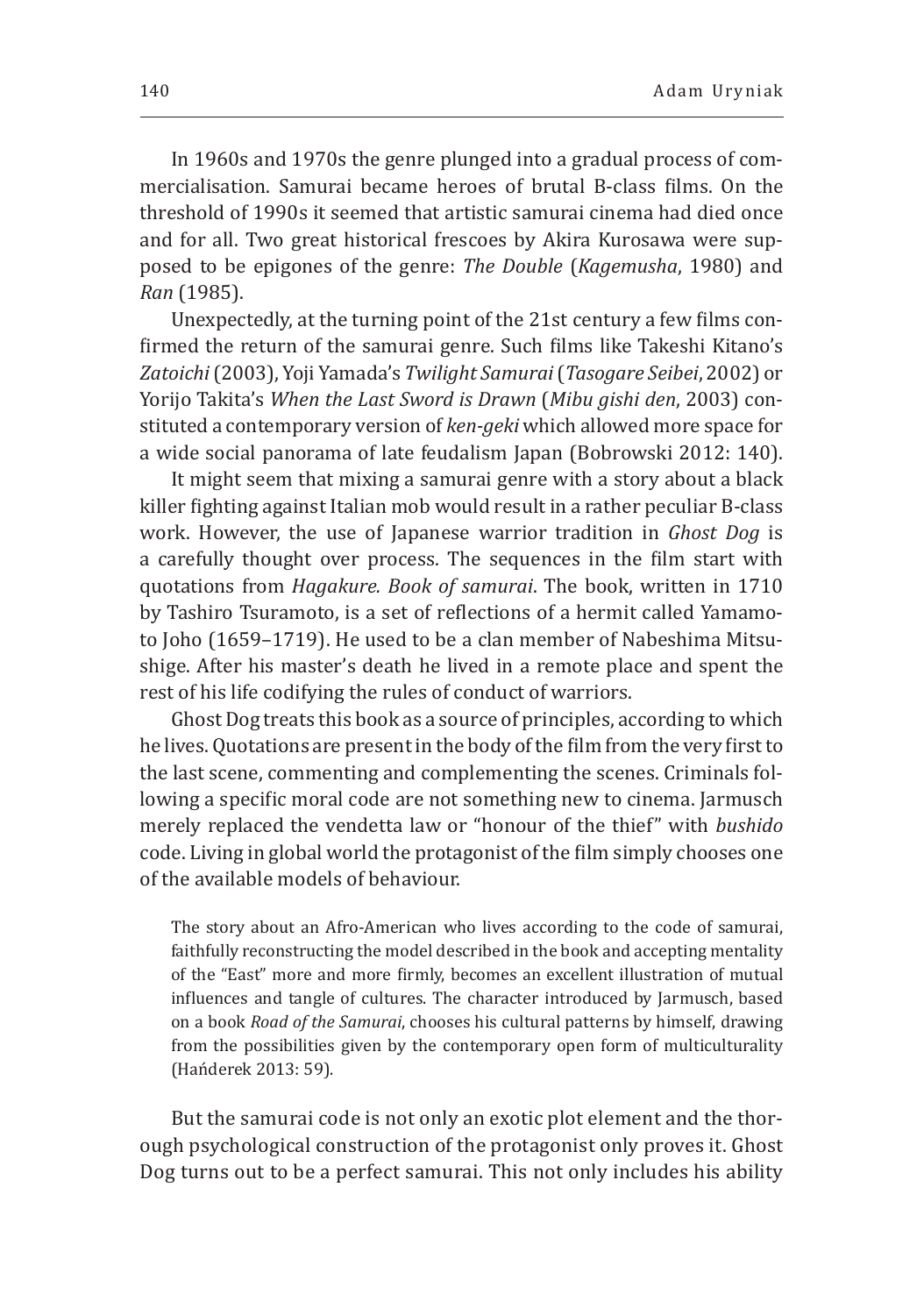to use the sword or loyalty to his master, but above all – his attitude towards the world surrounding him and the concern about spiritual development.

Ghost Dog spends his free time on meditations, fencing practice and reading. He takes human relations very seriously, too. His friendship with the French speaking Haitian Raymond belongs to most beautiful in the entire film. Men are able to communicate in spite of the language barrier. There is a strong bond between them and they consider themselves good friends. They don't know too much about each other, but this doesn't stop them from feeling mutual respect.

Another close person for Ghost Dog is Pearline, a smart ten-year-old girl carrying books in her lunch box. The girl is a keen devotee of literature. They hold philosophical conversations about life and Ghost Dog teaches her his way of seeing the reality. Just before dying he hands Pearline his copy of Hagakure, making her the heiress to the samurai code.

These motifs prevent the main character from being perceived as a cold-blooded murderer and a loner. A new image emerges in these few scenes – one can see how great an importance he attaches to the spiritual and emotional development.

In the Tokugawa period (1603–1868), when after several dozen years of ceaseless wars came peace in Japan, the samurai were required to do much more than just triumphantly return from victorious battles. The real warrior was a practicing Buddhist and required self-control and constant improvement from himself. Thus, taking part in various sophisticated forms of art was a frequent activity, like writing poetry, arranging flowers or painting. The samurai frequently visited performances of No theatre and regularly held tea ceremonies (Hall 1979: 187).

To Ghost Dog physical existence is not of paramount importance. This attitude helps him feel every moment deeper and appreciate even small and fleeting things. He rejects the past and does not care about future. Buddhism Zen, religion adapted by the society of Japan, rejected the concept of afterlife. The follower of Zen Buddhism didn't go to heaven, hell or purgatory, but turned into e.g. four elements (Tubielewicz 1980: 70). The perfect samurai was not afraid of death. Dying for somebody or something he recognised as worth sacrificing his life for, appeared as divine behaviour. Beautiful death (e.g. defending one's honour), constituting the content of a traditional Japanese religious system, was indeed a victory, because it freed from absurdities of earthly existence. Paradoxically, life fully manifested itself in death.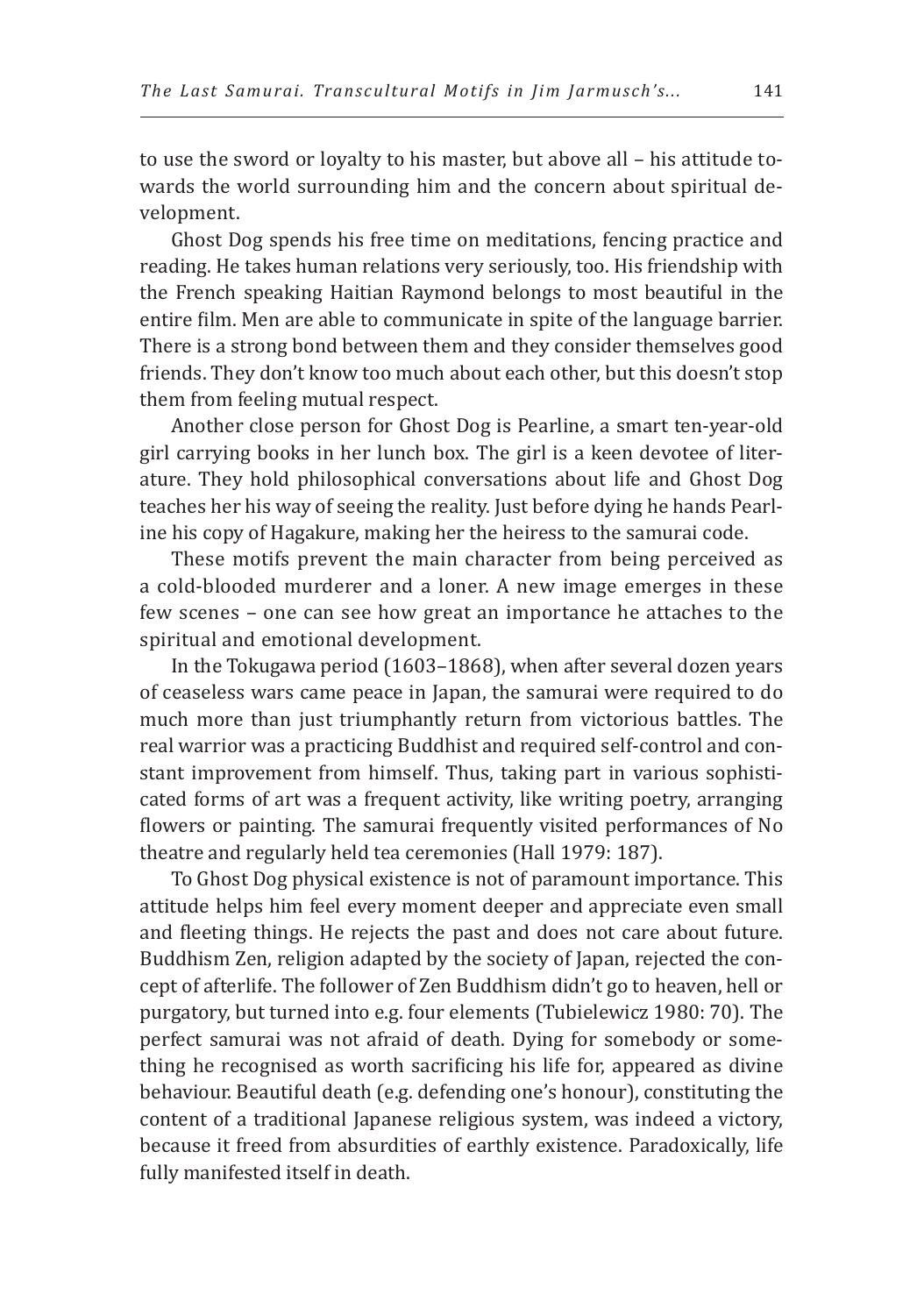There appeared a specific celebrating of suicide in Japanese tradition – *seppuku*. At first it was only a way of avoiding captivity, but with time its status changed. It proved bravery and faithfulness of the samurai, even in the situation of a lost fight. When the samurai class gained more independence, seppuku became its privilege. Dozens of schools taught how most effectively to hold this ceremony (Szymankiewicz 1997: 21). Seppuku consisted in splitting one's intestines open. However, it was such a cruel death, that the ritual was later modified in order to spare suffering. It was allowed to decapitate the samurai, when he had already cut his stomach open. Lack of attachment to life and fear of death made the samurai an extremely tenacious and dangerous opponent. Adhering to principles of *bushido*, Ghost Dog became the most effective soldier of the mafia. Following orders of Louigo, a second-rate gangster that once saved his life, became his purpose of life.

In medieval Japan the overlord – vassal system started to develop after the collapse of the imperial authority at the beginning of the Kamakura age (1185–1333). In this period local magnates started growing in strength and gathered private armies and a big new social group appeared in the process – *bushi* (a warrior; samurai were the most senior *bushi*) (Hall 1979: 69). At first they came from different social layers, but in the Tokugawa period, a 250 years long time of peace, new laws divided the society making social mobility impossible. In this period the class of samurai was fully formed and the rules of *bushido* became something of a national ideology. They turned out to be essential to keep the people of war calm when a long-term peace period ensued. They found their most unabridged summary exactly in *Hakagure*. The Tokugawa shoguns saw great significance in spreading the code amongst samurai, since some of its aspects helped maintain the power. It is worthwhile remembering that Joho and Tsuramoto wrote down the principles of *bushido* almost one hundred years after the last major battles (Szymankiewicz 1997: 13-16).

*Ken-geki* films contributed to keeping the samurai ethos in contemporary popular culture. Their influence quickly spread to other film genres especially to *yakuza eiga*, Japanese variety of gangster cinema. *Yakuza* films originated from traditional stories about travelling masters of the sword, *ronin* and small crooks. On the other side, they drew strong inspiration from American noir film, both in visual as well as outlook sphere. The Japanese gangster cinema developed after the World War II and was a consequence of pessimistic moods amongst the society. Alienated, unable to find themselves in a post-war reality men became heroes of films.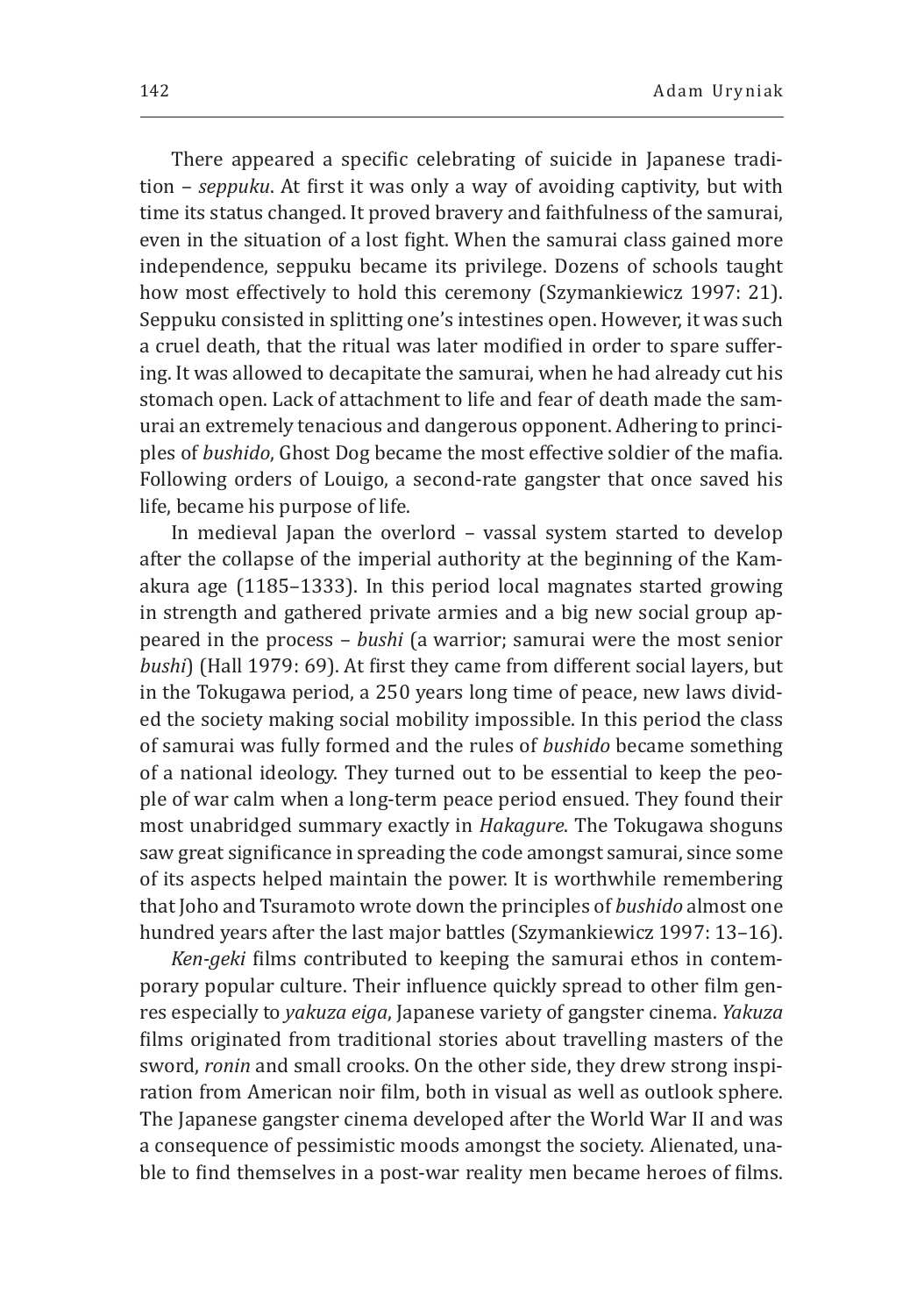Their maladjustment results partly from their obsessive adhering to former codes which in the new democratic society cease to have any value (Loska 2013: 171).

Although gangster cinema is a genre created in the USA, Jarmusch is more interested in Japanese-French traditions. Main influences are Seijun Suzuki's *Branded to Kill* (*Koroshi no rakuin*, 1967) and Jean-Pierre Melville's *Le Samouraï* (*Le Samouraï*, 1967). Jarmusch stressed his worship for the works of both directors on many occasions. "My all-time favourite film killers are the ones from *Le Samouraï* and *Branded to Kill*. I quoted these films in a few different ways" (*Jim Jarmusch interviewed by Geoff Andrew* 2014). Director's attachment to these authors is proved by the fact that he included them in a list of his favourite films prepared for a booklet published for a retrospective of his films held in February 1994 in Minneapolis (*On the Road with Jim Jarmusch: Recommended viewing*).

Jarmusch directly quotes *Branded to Kill* in scenes where the hero leaves to fight the gang. They are almost an identical copy of scenes from Suzuki's film. In the first one, hidden in the forest Dog Ghost observes his enemies, waiting for Mr Vargo to arrive. When he finally appears, the protagonist cannot fire a shot since the bird sat on the barrel of his rifle and covered the target. In the second scene taken from the same film is the killing of Sonny Valeria. Ghost Dog shoots his victim through a drainpipe.

Born in 1923 in Tokyo, Seijun Suzuki in years 1956–1967 directed for Nikkatsu (a production company specializing in production of cheap, serial gangster films, modeled on American Western and adventure series) as many as forty-two films. The production company had only started at the time and could not afford production of the very popular samurai films. They decided to focus on contemporary topics, with a special emphasis put on gangster cinema (Desjardins 2005: 145). Members of the *yakuza* – the Japanese equivalent of the mob became main characters. Films produced at that time portrayed gangsters as heirs to the samurai and the *bushido* code. A typical protagonist of *yakuza eiga* of the 1960s was a brave and honourable man. Scenes of them committing crimes were generally omitted.

Lonely and brave members of the *yakuza* were heroes of these gangster series, who betrayed by everyone fought against gangs of criminals, threatening innocent people. Very often the main topic of the film was intertwined with a tragic love story – the hero was usually in love with the daughter of his biggest enemy. This type of films ended with a compulsory bloodbath, in which everyone died – including the brave gangster, who mortally wounded finished his life in the arms of his beloved (Kletowski 2001: 77).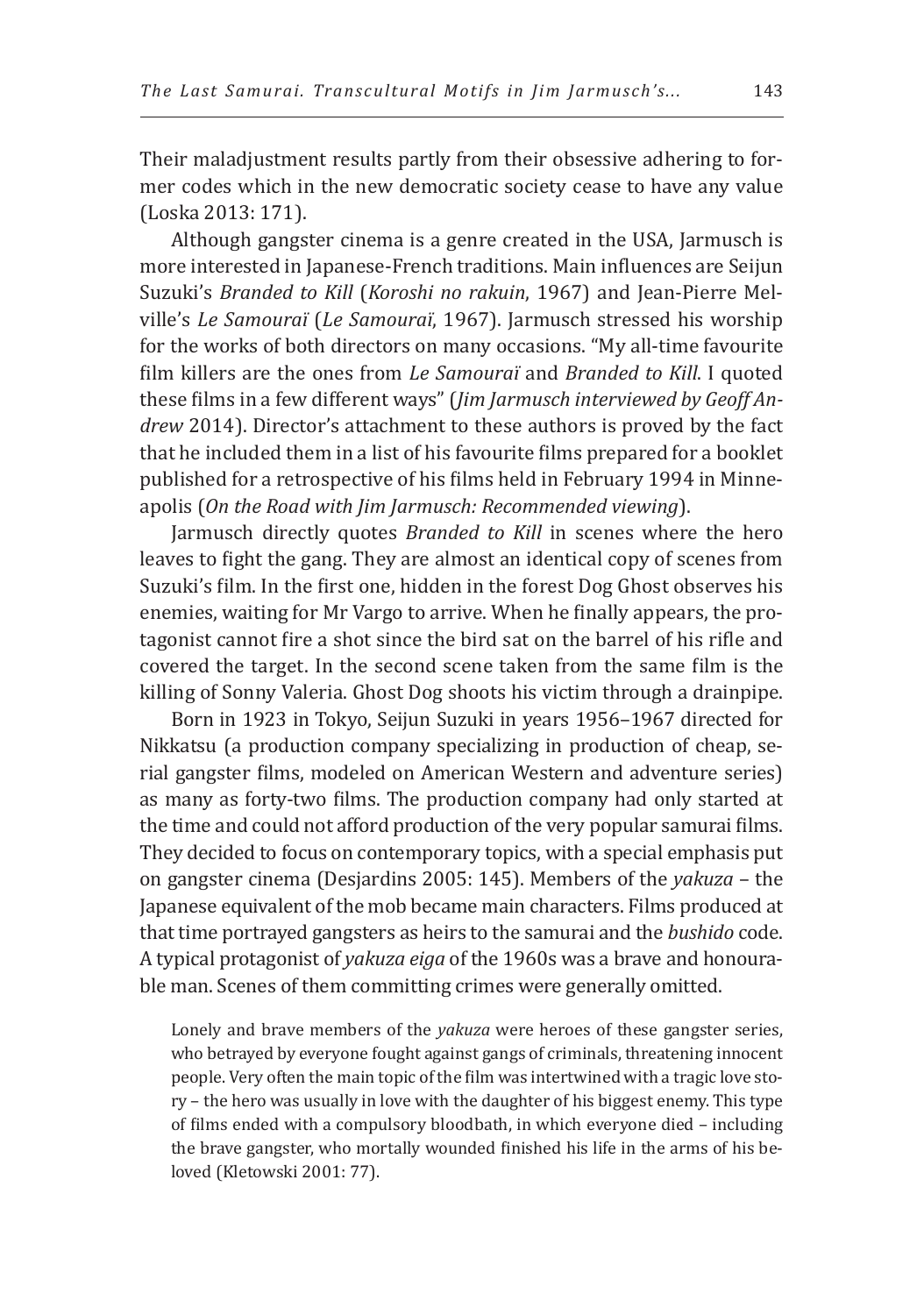It was demanded of Suzuki that he conformed to the rules, too. However, during ten years he created a few unusually original gangsters films. Heroes of his detective films were rebels opposing standard rules and simultaneously not bearing responsibility for going against their superiors. Two films are regarded as his biggest achievements about a gangster – *ronin*: *Tokyo Drifter* (*Tôkyô nagaremono*, 1966) and *Branded to Kill*. The first one is a story of a betrayed *yakuza* who takes revenge on his perpetrators while travelling across Japan.

At a first glance Suzuki's film is a cluster of film rolls from American genre cinema. There is a western, a melodrama, and even a musical here – the film is peppered with wistful ballades sung by the main character or constituting background score (Kletowski 2001: 78).

*Branded to Kill* is a story about a contract killer who after an abortive assault must face an entire elite of mafia hired assassins. Suzuki's protagonist by no means is trapped in a conflict between being faithful to himself and loyal to his master. He is absorbed by completely different things. Firstly, he wants to save his own life by all cost, and secondly his greatest ambition is to become "Murderer No. 1". Moreover, he cannot refuse himself two biggest pleasures – the perverted sex and inhaling the smell of cooking rice. A *yakuza* driven by his own, very down-to-earth desires and enjoying quite bizarre activities was a real novelty.

The aforementioned Suzuki's films were characterized by specific poetics. The director clashed *yakuza eiga* with satire, elements of *kabuki* theatre and pop – art aesthetics. Musical references and ostentatiously artificial decorations in *Tokyo Drifter* or atonal soundtrack, animated interludes and new wave aesthetics in *Branded to Kill* make the films grotesque and surrealistic. The viewer senses a total conventionality of the presented plot and as a result is unable to emotionally commit to the story. Ironic and self-conscious approach not only towards the plot, but also to film form places Suzuki's works close the *Nuberu-bagu* - the Japanese new wave (Richie 2001: 181).

Similarly to his previous films, the plot seems secondary to the way the story of a killer for hire is told. The logic of events and the consequence of conducted plots are unimportant to the director who focuses on a small, seemingly insignificant details, shocking the spectators with violence-filled images (Loska 2013: 177).

The vision presented in Suzuki's films was a world full of violence, chaos and erotic perversion. The director didn't hide his fascination with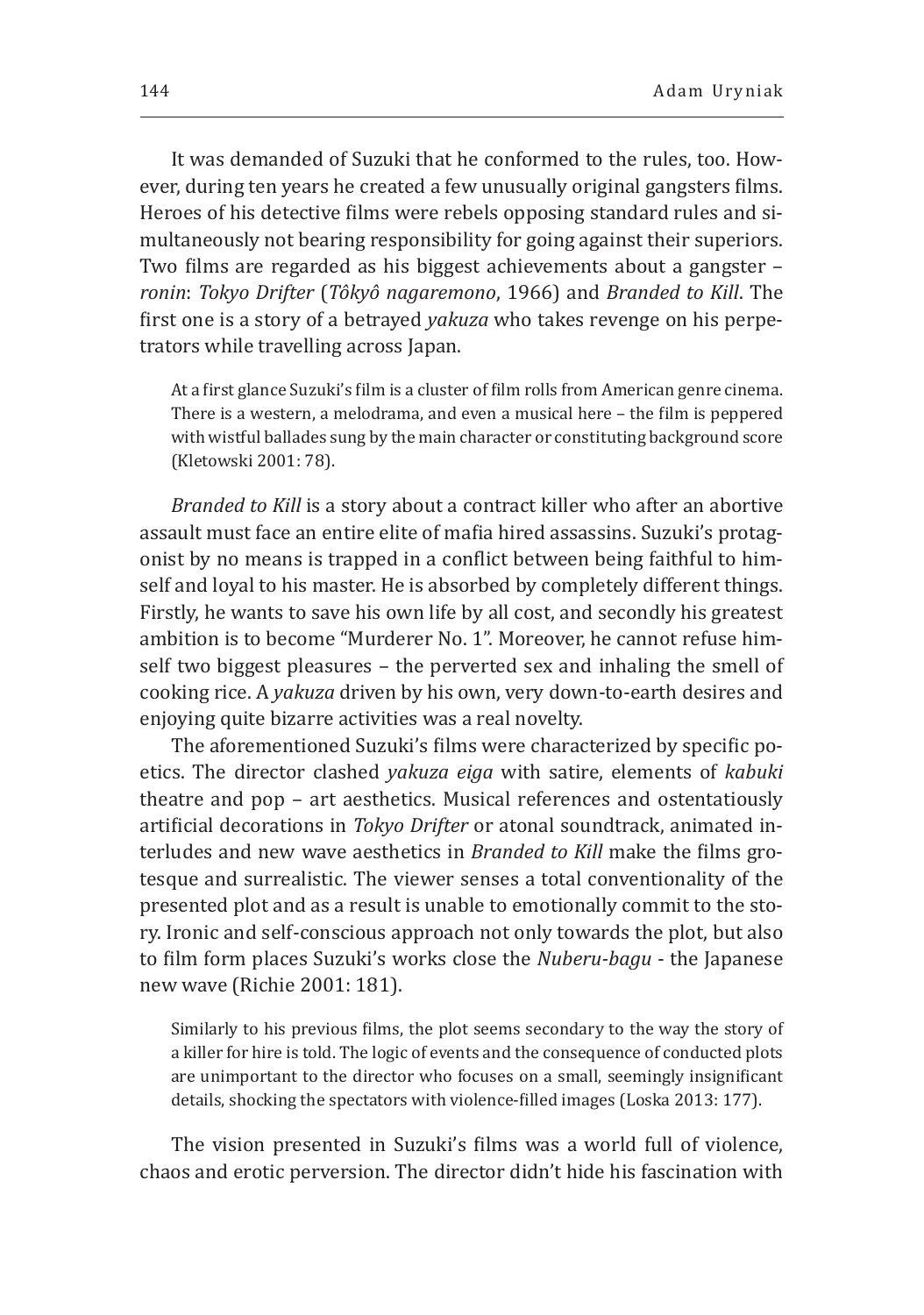the American popular culture, mainly with *noir* films of the gangster genre. Reality of the *noir* film portrayed the disintegration of former values and their total inapplicability to the real life. Suzuki strenuously tracked and stigmatized remains of the feudal tradition functioning in the Japanese society seeing it as a threat to the contemporary man. In the process he criticised films which presented *yakuza* members as honourable heirs the samurai tradition.

After the premiere of *Branded to Kill* Nikkatsu management deemed the film as completely incomprehensible what in consequence led to Suzuki being dismissed. He had not shot another film for nine years. The film was appreciated only a few years after the premiere. Redistribution in cinemas in the West and later video editions caused that the world audience had discovered his production. Suzuki's near blasphemous approach towards many sanctities of the Japanese cinema and an often recurring theme of rebellion against social conventions had a large impact on the generation of film-makers (Takashi Kitano, Shinya Tsukamoto, and Takashi Miike) who in the 1990s shaped Japanese cinematography.

The second inspiration for Suzuki, *Le Samouraï* (1967) by Jean-Pierre Melville, is often compared with the work discussed earlier (Antoniou 2004: 94). A similar vision of the world and a figure of a perfectionist contract killer forced to fight for his life link both films. Protagonist of *Le Samouraï* – Jef Costello (Alain Delon) – has the task of killing the owner of a night club. He fails to stay unnoticed – leaving the room of the victim he faces a club pianist. After a police hunt Costello gets arrested. Mobsters who hired him in fear of being exposed decide to get rid of the killer. Costello doesn't remain passive – he tracks and then kills the man who issued a death sentence on him. Wounded and chased both by the gang as well as the police, he goes to the club where he carried out the previous execution. In the club he points an empty gun towards the pianist and lets police officers shoot him.

Film's action is preceded by a quotation from *bushido* code: *There is no greater solitude than the solitude of a samurai, apart from the solitude of a tiger in the jungle* (in fact the author of this line is the director himself). In *Ghost Dog* there is a similar commentary made to the film plot by use of quotations from the samurai code.

Jef Costello, just as the protagonist of Jarmusch's film, is very much economical with words and secretive. From the very few sentences said by him it is possible to prove little about his motives and emotions provoked by the dramatic events. Interpretation of the ambiguous behav-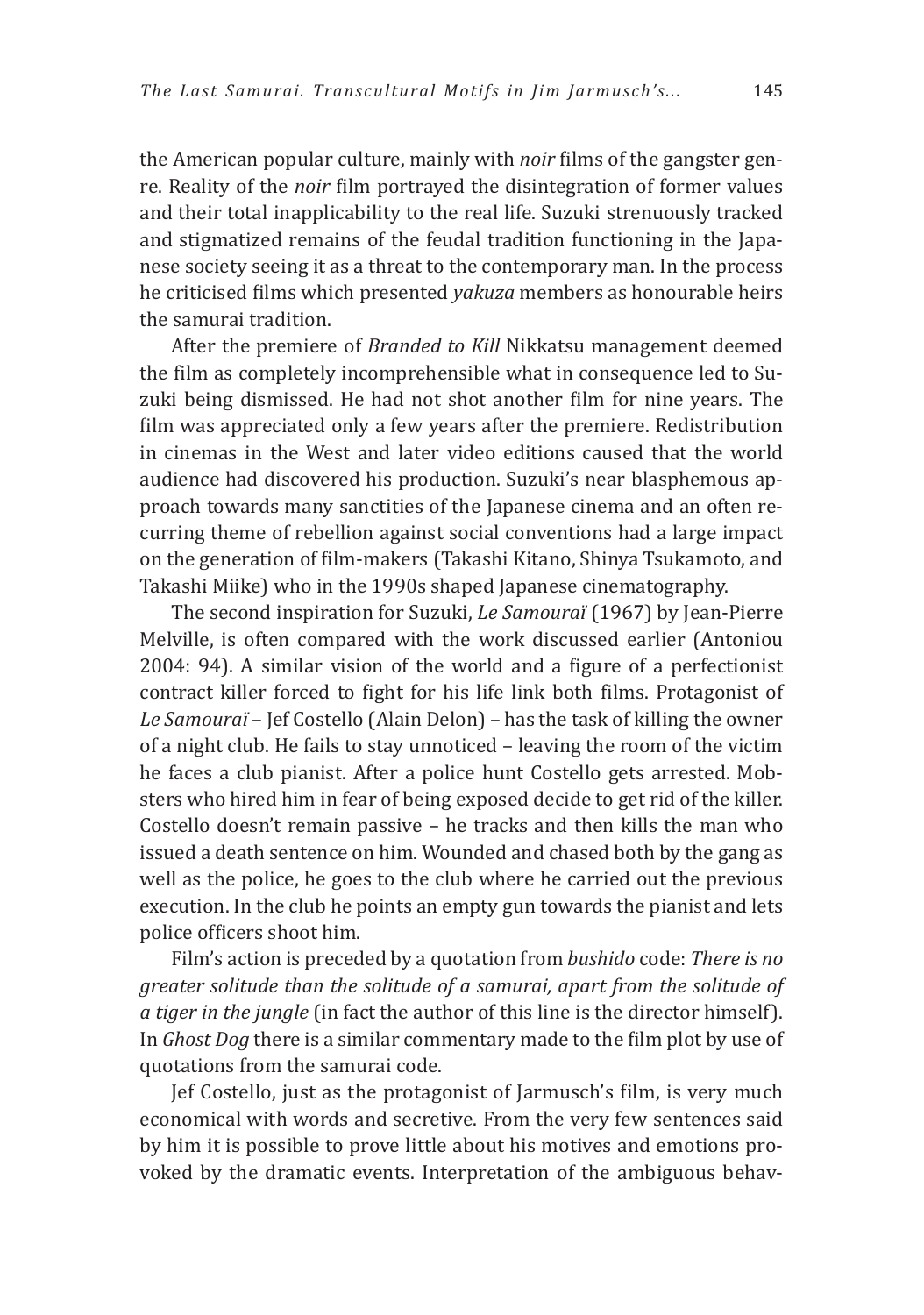iours of the character is left to the spectator. A ceremony of moves with which Costello puts on his hat before leaving and pulls on white gloves before committing murder are examples of such idiosyncrasies. In Ghost Dog's life there is place for similar rituals – e.g. prayer or fencing practice. For both murderers a car theft is essential to complementing murder – Jarmusch's character only exchanges huge bunch of keys for an electronic gadget.

Relation to nature is also similar in both films. They both live in a big city, far from the nature and still, while describing them other people use animal metaphors. "Costello is compared to a wolf, not only lonely, but also wounded – that is even more dangerous, because already sentenced to death" (Helman 1990: 187). The hero of Jarmusch's film also has his animal patron – ice-cream vendor Raymond, telling small Pearline about Ghost Dog compares him to a bear. This motive is later repeated when Ghost Dog encounters two poachers who have just shot a bear.

A bird kept by Jef is an only companion of his solitary lifestyle. It is the only creature towards which he has any warm feelings. Ghost Dog breeds pigeons and thanks to their help he can contact his principals. But the birds are much more to him than only a means of communication. A proof is given when the slaughter of the pigeons by gangsters is an impulse to rise against the mob.

Heroes of both films not only similarly live, but also similarly die. Admittedly, bullets that reach them are shot from their opponents' weapons, but their deaths are in fact suicides – they both leave for the final battle carrying guns with empty magazines.

When comparing Ghost Dog with protagonists of *Le Samouraï* and *Branded to Kill* social alienation of the three is another strong common trait. They all live according to codes, principles of which nobody respects. Even though the rules of conduct they are faithful to are inappropriate to reality, they appeal to them and try to find their own moral path thanks to them.

Behaviour of a man is a continuous proving of some idea. Taking action we are expressing, consciously or not, our attitude to certain values. I mean the world that we choose as adult people, rather than the one imposed by parents or upbringing and tradition. Gangs and mafia structures, based on very specific system of rituals, are an extreme example. Strict codes of honour of samurai or the order of brave Shaolin monks are the opposite side of the same phenomenon. Nowadays hardly anyone decides on such radical choices. People lack codes they would hold on to ("Don Kichot z Nowego Jorku" 2000: 53).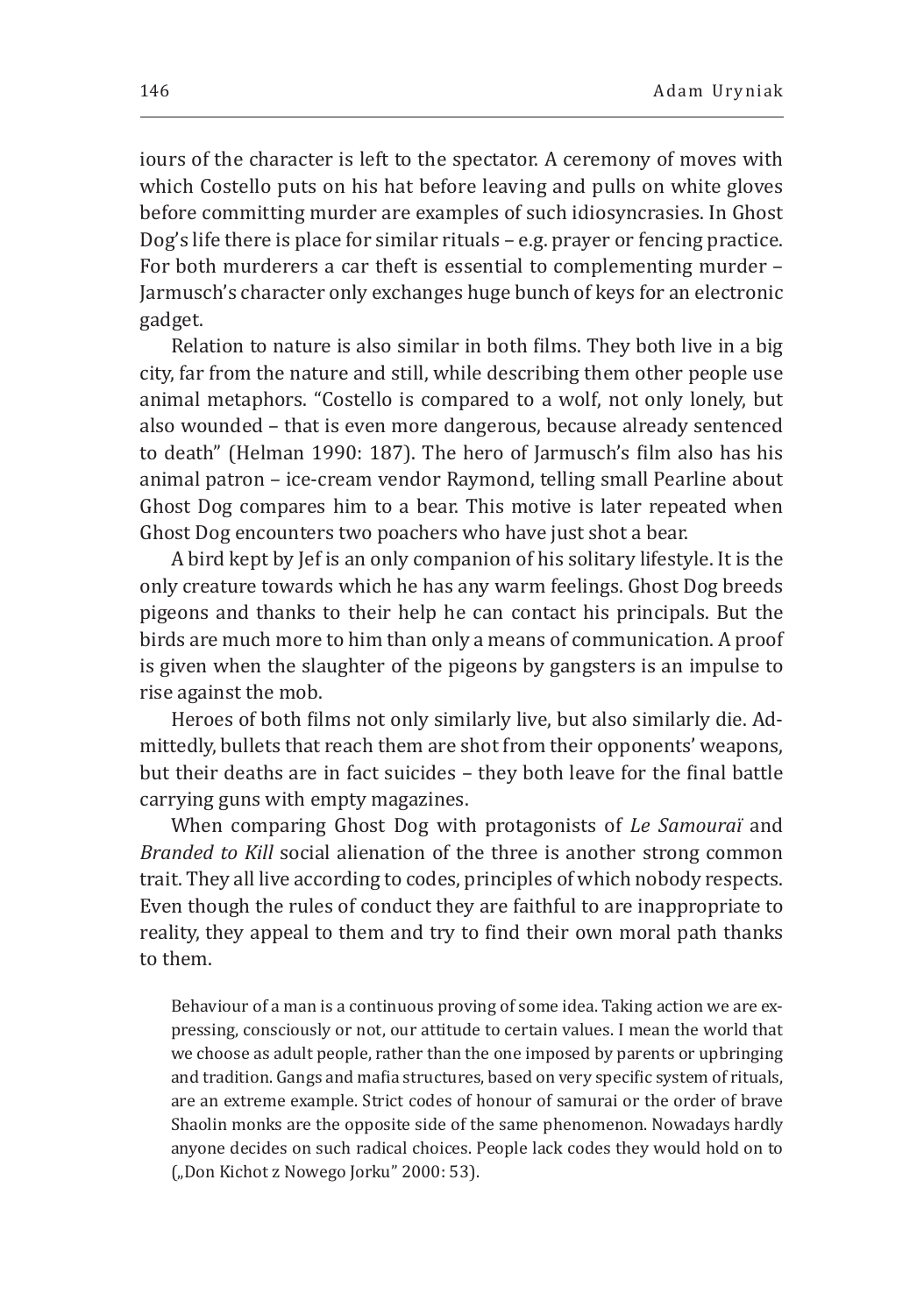The most important values for a samurai were supposed to be loyalty to his overlord and his honour, which the warrior was expected to sacrifice his life for. In later years a frequent subject of Japanese art – literature, theatre, and later film – was the conflict between these two values.

A classic confrontation between duties, constituting a common subject of Japanese novels and films, is conflict between *gimu* – loyalty and obedience to the ones standing higher in the social hierarchy by age or position, and *giri* – loyalty to one's name (Kletowski 2001: 59).

In such a situation Ghost Dog finds himself. He was betrayed, so a revenge is his duty, but it will mean a disobedience to his master. For a samurai the only solution after such a revenge was *seppuku*, protecting warrior's honour in spite of breaking the duty of loyalty. Along with the hero die his principles, methods and customs. Director presents this thought with a quotation from *Hagakure* which appears at the end of the film:

It is said that what is called "the spirit of an age" is something to which one cannot return. That this spirit gradually dissipates is due to the world's coming to an end. For this reason, although one would like to change today's world back to the spirit of one hundred years or more ago, it cannot be done. Thus it is important to make the best out of every generation (cited directly from the film plate).

Ghost Dog's world is a world of passing values. Not only the main character is a believer of old, dying rituals. His opponents make an impression of people being in an uncomfortable time. This is how Jarmusch himself describes the hero: "Prototype of the hero of my latest film is Don Kichot – a dreamer – poet living according to the rules of a different century" ("Don Kichot z Nowego Jorku" 2000: 54). Transformations that occur in the postmodern world seem to outgrow the adaptability of the characters.

Quotations and borrowings from non-American traditions break the archaic form of the gangster film building a distance to American myths and letting Jarmusch look at it from an outside perspective.

I would like to integrate differing elements that in some way were important to me – genre films, books, melodies […]. Ghost Dog is indeed spiked with references; direct – Melville, Suzuki – and less visible […]. In the film frame the reference creates the context, opens to the huge laboratory from which I draw my cinema. It is not a collage, it is rather a re-creation of the genre […]. For me the expression "original idea" should not exist. I never believe great lonely concepts that strengthen the idea of the uniqueness of *creation* (quote from J. Jarmusch after Wiącek 2001: 121).